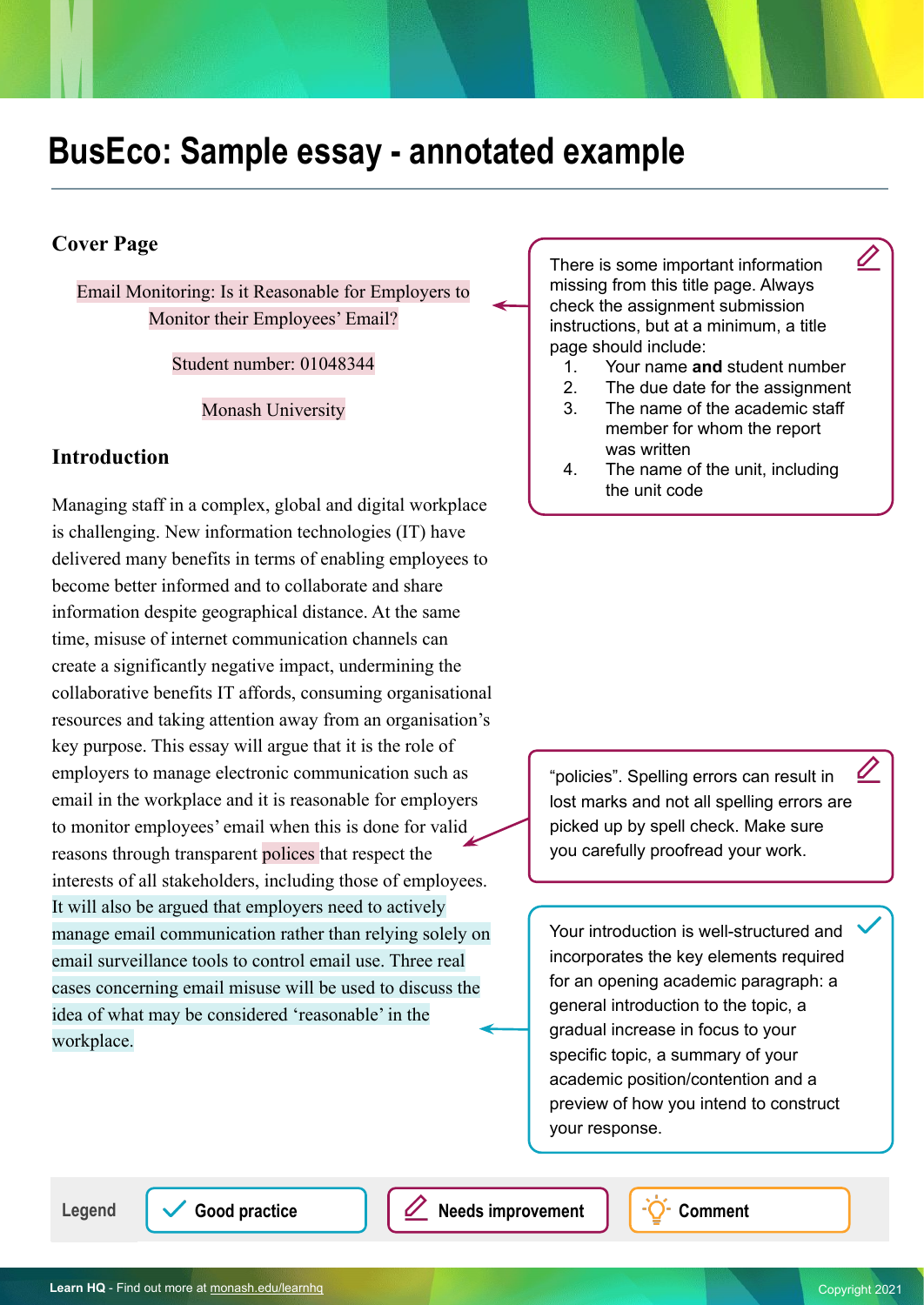Employers can cheaply and easily monitor all kinds of electronic communication in the workplace, but should they do so? The IT systems utilised by companies are capable of recording sophisticated data that include computer keystroke monitoring, logging of events occurring on computers, recording applications used and keeping a log of all emails sent and received by an employee (Kiser et al., 2010). The questions arising from this capability concern whether or not they should be monitored and if it occurs, what may be considered a 'reasonable' use of IT systems to monitor employee email.

#### **Benefits for monitoring**

Employers are responsible for consequences of any 'illegal, discriminatory or offensive' material that is used or sent by their IT systems (De Pree & Jude, 2006, p. 46). Employers play a key role in managing electronic communication and the core functions of management involve planning, organising, leading and controlling (Robbins et al., 2012). Monitoring suggests the management function of controlling. If employers or managers bear the ultimate responsibility of ensuring that company email communication is appropriate, it could then be argued that it is reasonable for management to implement methods of controlling or monitoring such communication. Kiser, et al. (2010) assert that managers have always monitored employees' activities, but today, IT systems offer them many more options for monitoring employees.

While this introduces the topic of the paragraph clearly, it is best to avoid rhetorical questions in your essays. Consider changing this into a statement, e.g. "the question is whether it is right to do so".

I note with pleasure your use of headings (allowed for this assignment as per the task instructions) to clarify what you are trying to achieve. Efficient use of headings will save you time and space otherwise spent writing sentences about your essay's structure. This leaves more space for you to create and support your argument.

Double quotation marks required in APA when you quote.

It's DePree, not De Pree.

 $\overline{\mathscr{L}}$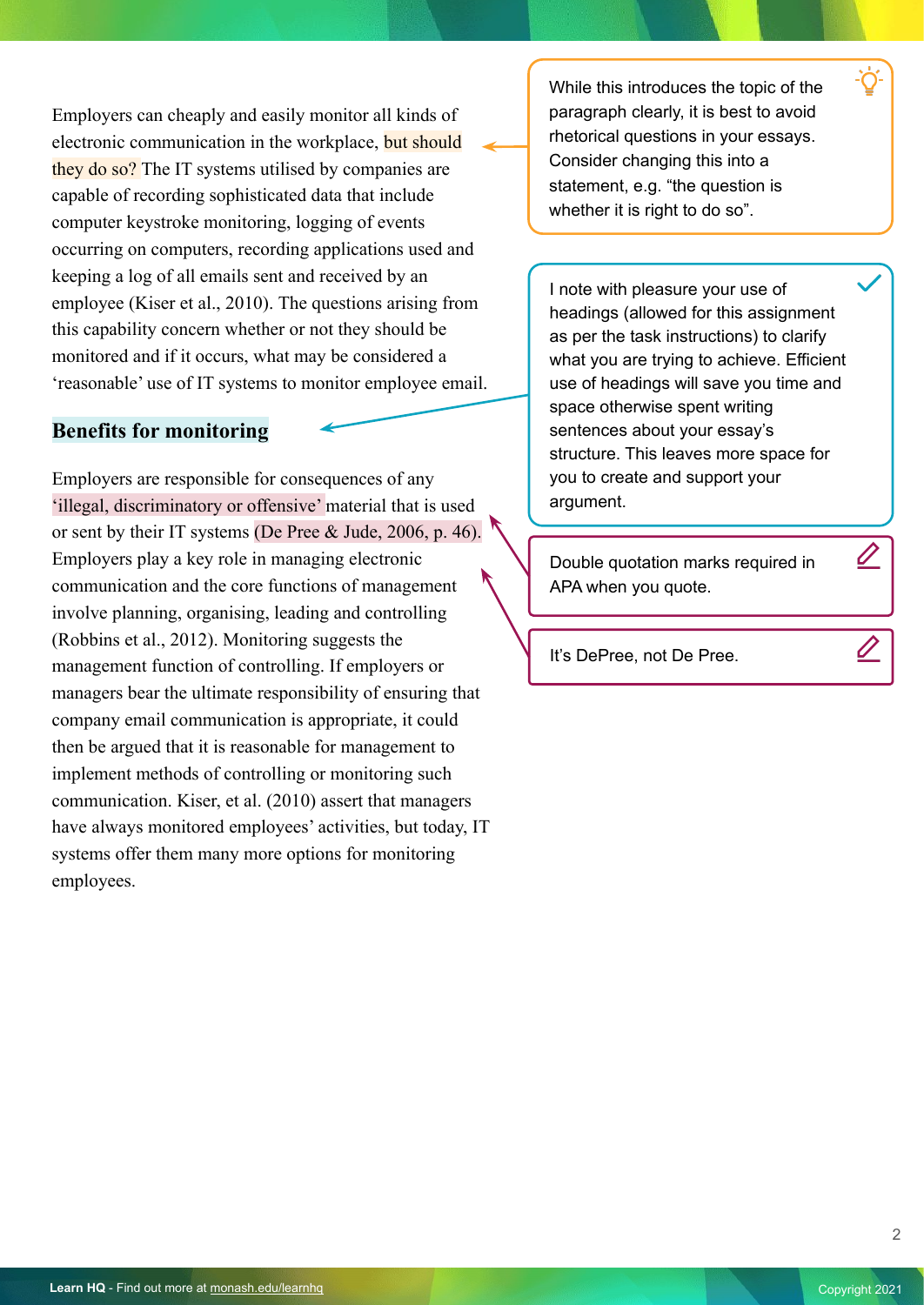There are several valid reasons to consider monitoring the use of email and other internet use in an organisation and these include the employers' desire to guard against 'malware' (Kiser et al., 2010, p. 33); prevent low productivity due to non-work related email (Kiser et al., 2010; Wheelwright, 2002); and to protect company assets and ensure there is no 'disclosure of confidential information' (Wheelwright, 2002, p.72). For example, Coca Cola employees were discovered attempting to 'sell trade secrets to Pepsi' (Kiser et al., 2010, p.32). Monitoring protects the company's public image by ensuring the lawful use of email by employees.

### **Disadvantages of monitoring**

There are several arguments against monitoring electronic communication in the workplace. It is argued that such surveillance can create a climate of distrust and an unnecessarily stressful atmosphere for employees (Kiser et al, 2010). It could even lower employee productivity, for example, if employees take an extra hour to get Christmas shopping done instead of shopping for '15 minutes online' (Wheelwright, 2002, p. 71 ). O'Rourke et al. (2011) argue that in many workplaces, there is a 'tacit understanding' that personal correspondence and personal phone calls at work will remain personal and not subjected to monitoring. The authors point out that monitoring may also expose employers to legal challenges as covert surveillance is strictly regulated in Australia (2011, p. 527) and courts must be satisfied that there is 'reasonable suspicion' that an employee being monitored is engaging in unlawful activity.

## **Overcoming the disadvantages of monitoring workplace email**

Despite the pitfalls of email monitoring, transparent and reasonable monitoring by employers could overcome many of the disadvantages. By allowing a small

As a kind of mini literature review, these paragraphs summarise the literature effectively, yet maintain your voice and that element of authorial control I am looking for from my students. Well done!

Full stop always required after "et al.", followed by a comma according to APA requirements. You got this right earlier! Be consistent.

You've included the page number, thereby indicating that you are quoting directly. Where is the quotation?

This is a very clear topic sentence that summarises the main message of the paragraph. The effect of this is that your reader can easily follow the logic of your essay's argument and structure.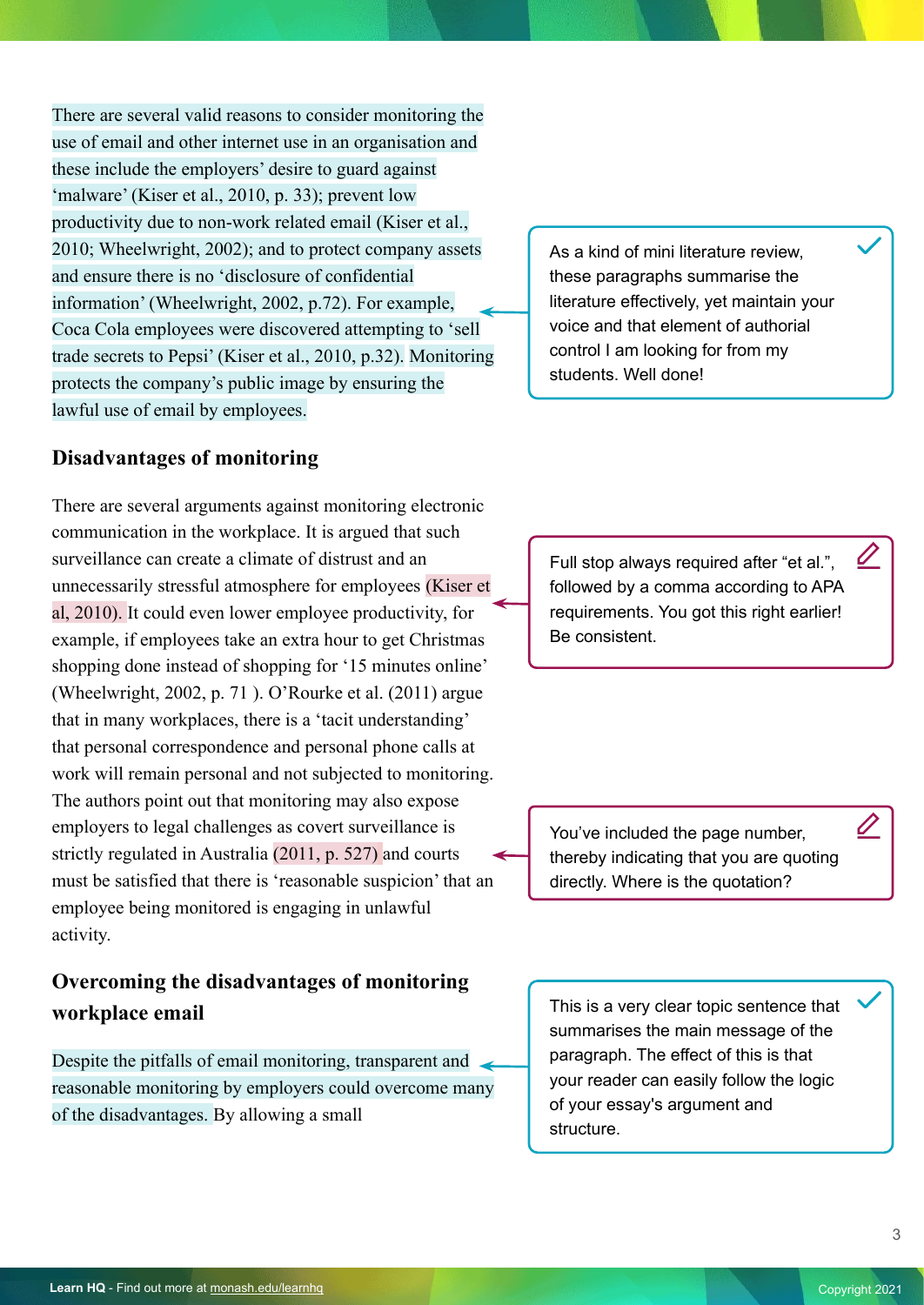percentage of work time to be used for appropriate private purposes, employers can more inclusively address the much reported low productivity or 'cyberloafing' (Kiser et al., 2010, p.33; Wheelwright, 2002, p.72; Robbins et al., 2012, p. 507). Gilbert (2012) argues that a total prohibition of personal use of email is unreasonable. For example, personal use of email to inform family members or child care workers about unexpected overtime is acceptable. Kiser et al. (2010, p.32) concedes that the majority of employers accept some personal use of workplace computers. Trust can be maintained by communicating clear policies for email use and employees are more likely to trust the process of email monitoring and feel that their privacy is respected if policies are transparent and well-constructed (Kiser et al., 2010). However, employees need to be mindful that any personal or private use of email is communicated electronically through company systems and any private email can potentially become public. As one company CEO put it 'You have zero privacy anyway. Get over it' (CEO, Scott McNealy, cited DePree & Jude, 2006, p.46).

### **Blurred boundaries and the illusion of privacy on the internet**

The blurring of boundaries between personal and private use of company email has created a significant challenge for employers and employees. While many employees consider email communication to be private, there is a qualitative difference between a paper personal letter addressed to an individual in an organisation and a so called 'private' email communication. One Australian university professor became painfully aware of this when his private email to another colleague was leaked, leading to his suspension (McNeilage, 2014). Although the professor's ironic comments were sent in an email to one friend with whom he was playing 'a whimsical, linguistic game' (Fenely, 2014, p. 29) the email contained language

McNealy didn't cite DePree & Jude – it's the other way around!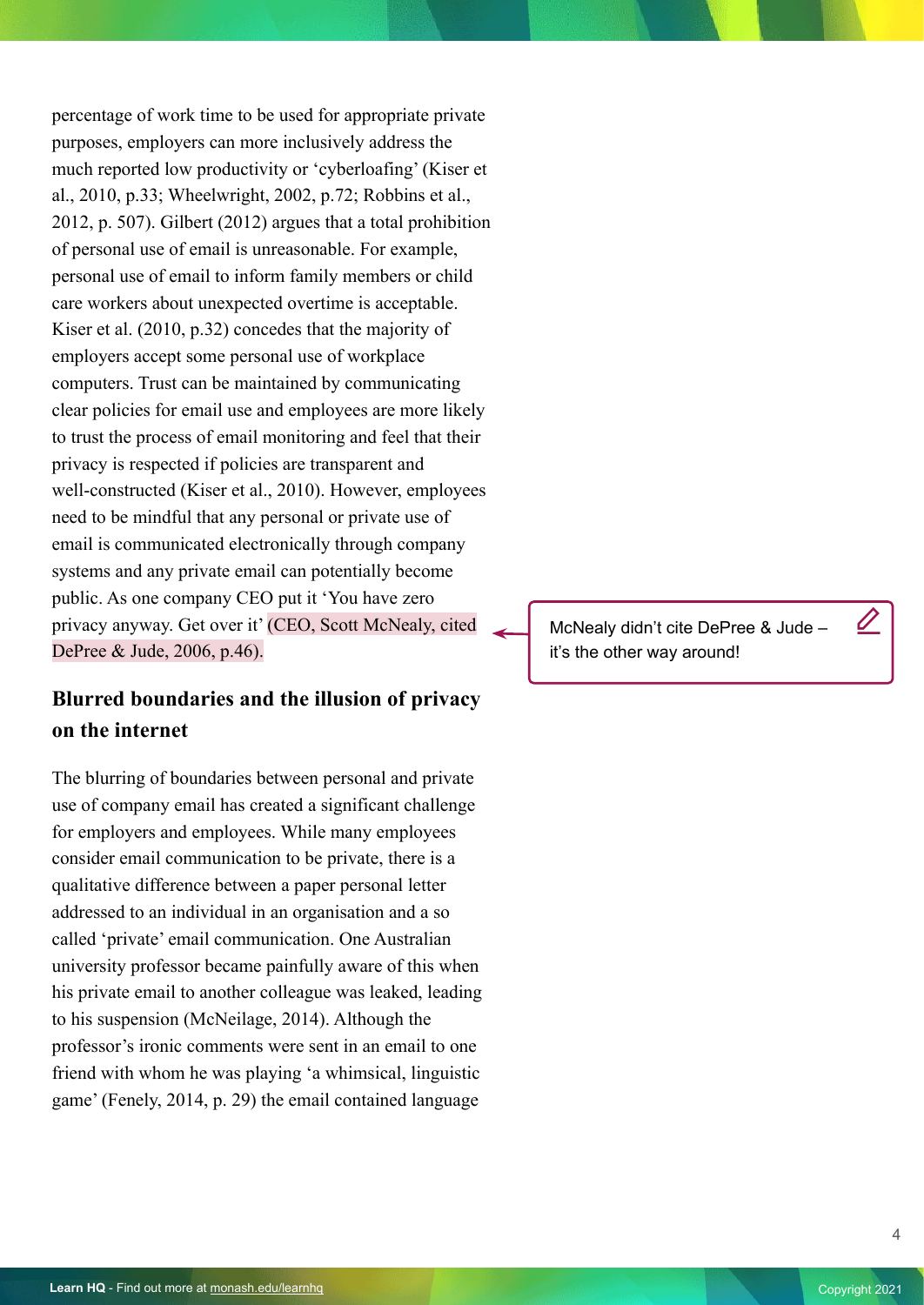that contravened the universities anti-discrimination policy. In the instance of the professor's private but racist comments being made public, the university became obliged to take public action, and one could argue that it would be reasonable to monitor email in order to prevent this unhappy outcome for both the professor and the university.

### **Balancing employer/employee needs: a reasonable approach**

A reasonable approach to managing email is one that considers all stakeholders, including employees. If employers wish to monitor email it rests with them to overcome the disadvantages posed by ineffective, unethical and unreasonable methods of email monitoring.

Monitoring must be transparently articulated in the company's IT policy as it is the employer's role to ensure employees are aware of all aspects of the policy. Covert monitoring followed by dismissal cannot be considered a reasonable method of controlling employee email use. In one case brought before the Fair Work Commission (FWC) a decision of unreasonable monitoring was made because employees were not aware they were being monitored. The case took place at an Australian Post Office and involved the dissemination of 'unsavoury' material amongst three close work colleagues (Byrnes, 2013). One of the three employees sent the material to his work mates' Australia Post email addresses. The email was sent from a home computer and from a personal email address. The three employees were dismissed following the installation of a software filter on the Australia Post email system that detected the content. However, the employees' claim of unfair dismissal was upheld by the Commission for a number of reasons: 1) supervisors and junior managers at the branch had condoned this practice

This is a somewhat facile argument. The lesson from this example is surely more along the lines of avoiding inappropriate communication at work altogether, rather than monitoring email in the workplace.

A salient and relevant example.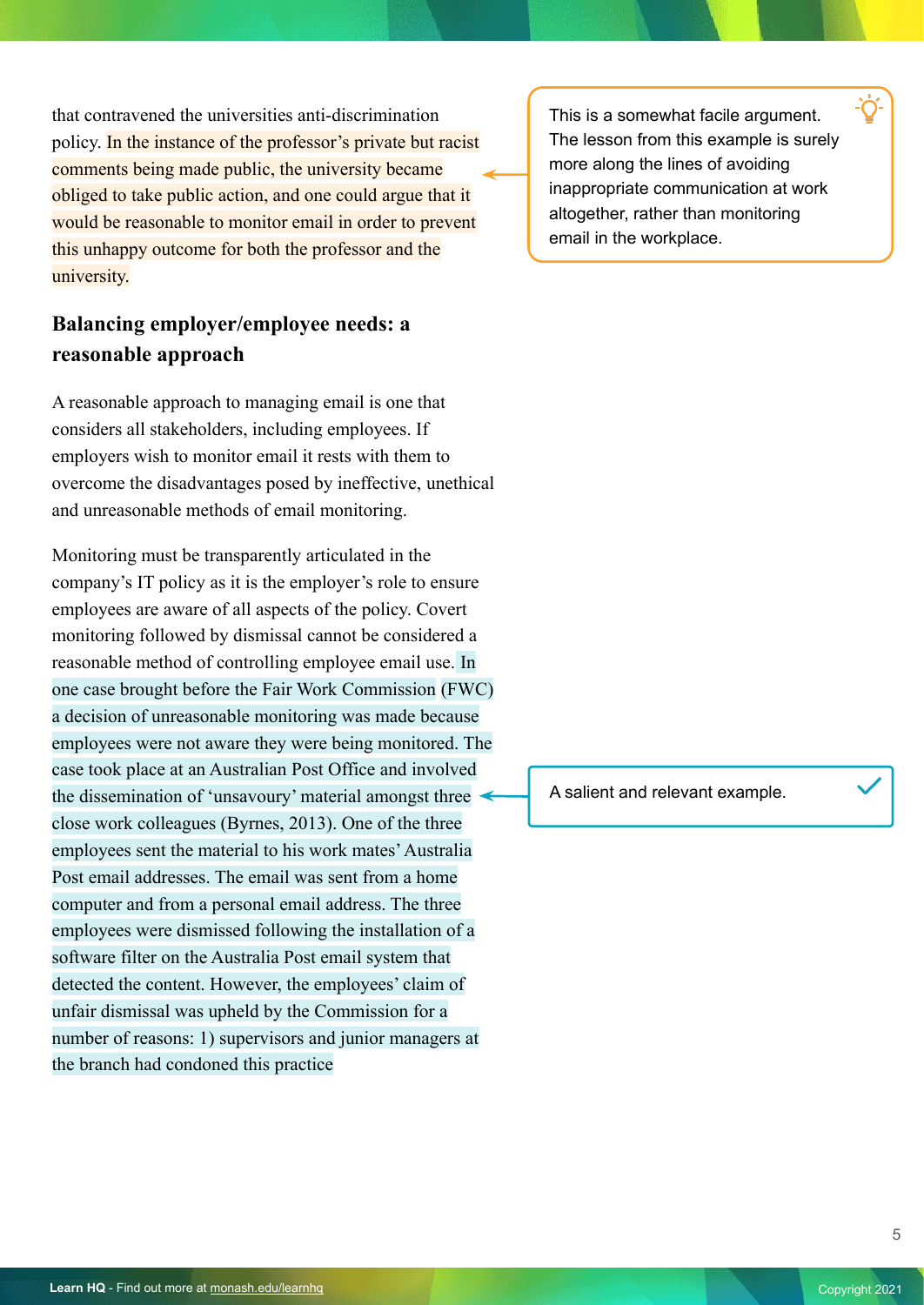as they were aware of the nature of the inappropriate content and had also sent or received such content themselves; 2) employees were unaware that a filter had been installed; 3) there was no warning of potential dismissal as a result of sending the content; 4) the harsh treatment of dismissed employees was inconsistent in relation to treatment of other employees; 5) there was no evidence of harm or damage to the organisation or any individual (Byrnes, 2013). On balance, the FWC concluded that the covert monitoring was not reasonable and that the employees' misconduct did not warrant dismissal in this context. This case demonstrates the importance of monitoring being accompanied by an effective policy.

### **Importance of IT policy**

Organisational IT policy also played a significant role in the outcome of two cases of alleged misuse of email featuring Channel 7 and the Queensland Department of Education. The cases involved the same employee conduct of sending emails about union information, but each had an entirely different outcome due largely to each organisation's IT policy, as explained by Wheelwright (2002). In the Channel 7 case, sending union communication via work email was considered inappropriate as it did not accord with the organisation's policy prohibiting the sending of messages "of a political or industrial nature" (p. 77).The outcome was quite different in the Queensland Department of Education case, in which a teacher sought to become a union representative. This was also determined by the Department's policy that allowed "public debate on political and social issues" (p. 78). The Commission held that the employers at Channel 7 were entitled to restrict email communication to the performance of company duties while the right for the teacher to campaign for union election fell within the domain of political and social debate which was enshrined in the Department's IT policy. Thus reasonable monitoring can vary depending on the organisation's policy.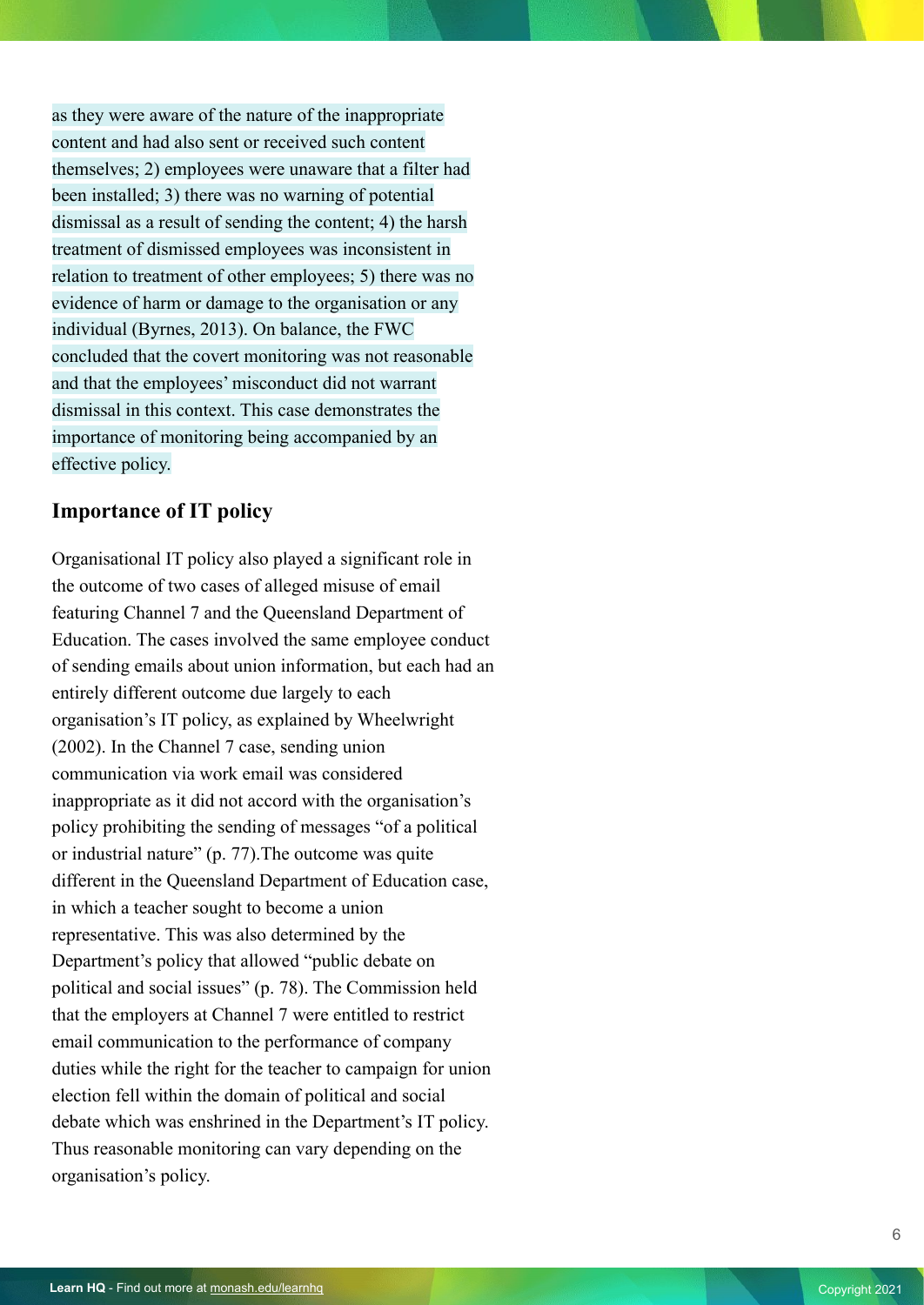## **Manager's role in implementing reasonable monitoring practices**

Managers in organisations need to take a considered approach to drafting and implementing IT policies. They also need to be more active in foreseeing and preventing potential problems of email misuse. The key management functions of planning, organising, leading and controlling need to be comprehensively incorporated into email monitoring for monitoring to be considered a reasonable strategy. Managers should take a proactive role in controlling potential email misuse by explaining the purpose of email monitoring and how it can protect all stakeholders in the organisation, including employees (Kiser et al., 2010). Managers could work in teams with employees to co-construct suitable and transparent IT policies. Preventative measures involving IT training that raise employees' awareness of proper conduct for email use and the potential consequences of misuse could also be implemented. When breaches are detected, employees could be cautioned rather than being summarily dismissed. There is much that managers can do to effectively and ethically monitor email and there appears to be a consensus that misuse of internet communication in the workplace is caused 'by a combination of employee personality weaknesses and a failure by managements to control such activities' (Richards 2012, cited in Van Gramberg et al., 2014, p. 2237).

The reliance by employers on IT surveillance alone has been demonstrated to be a poor method of controlling employees' email activities. In the case involving the post office employees, no planning was undertaken by the employer to ensure employees were fully aware of policy, aware of surveillance tools and aware of the consequences of breaches to IT policy. There was no consistently organised method for responding to breaches and no leadership was shown by front line managers in modelling Most of your in-text citations appear mid-paragraph and even mid-sentence. The result of this is a totally clear distinction between your ideas and those you've borrowed and appropriately acknowledged from the literature. Well done!

"as cited in". Also, double quotation marks are required in APA 7th. Well done on adding the page number when quoting!